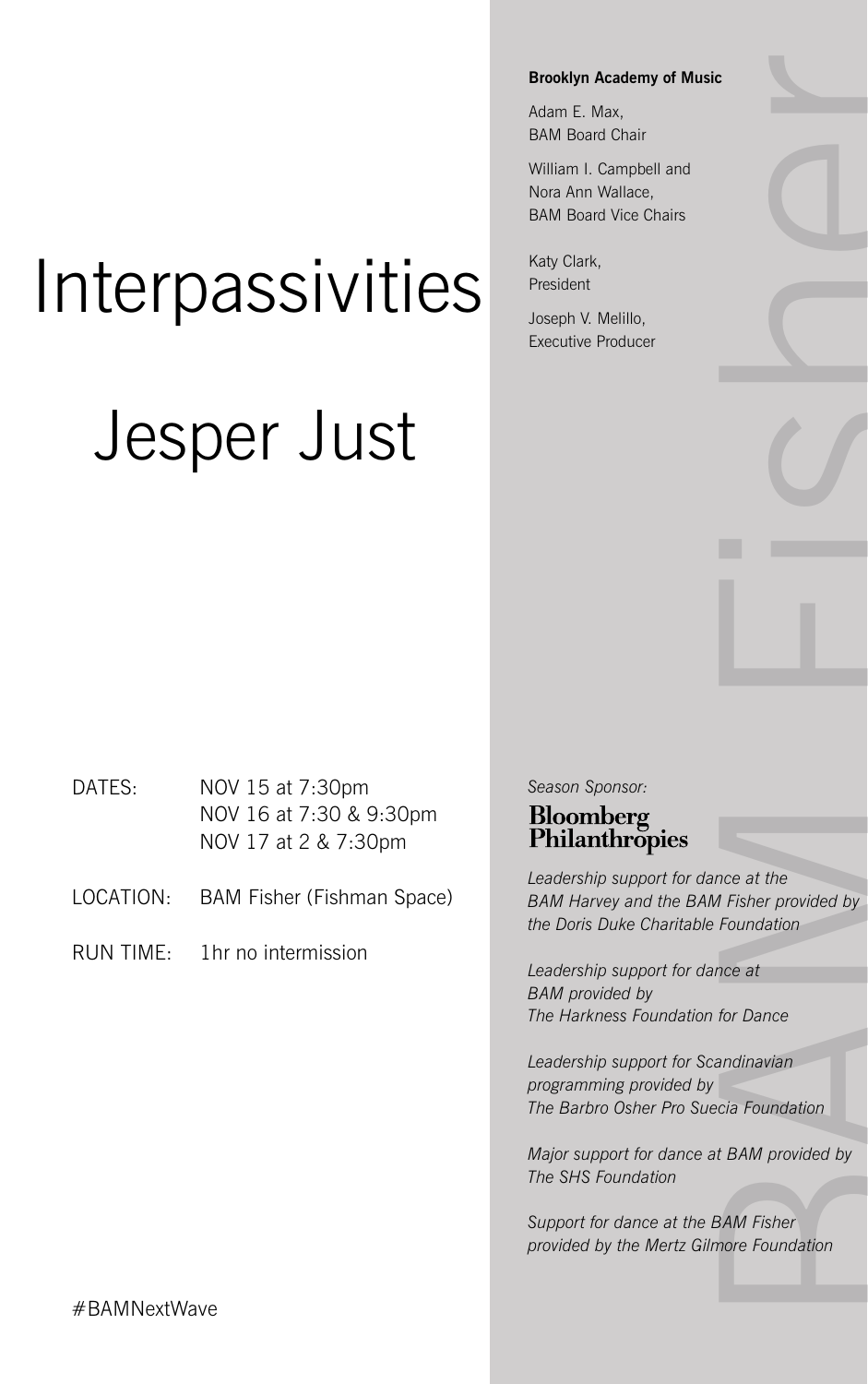## **Interpassivities**

**Concept and direction** Jesper Just

**Curator and producer** Noam Segal

**Production and development**  Jesper N. Jørgensen

#### **Dancers**

Alexandre Hammoudi, Connor Holloway, Elina Miettinen, Abigail Simon, Jin Zhang, Cameron McCune

#### **Laborers**

Eduardo Fernández with Erny Valera, Franklin Hiciano, Christopher Castillo, and Romher Fernández.

**Music and composition**  Kim Gordon, August Rosenbaum

**Choreography**  Jesper Just in collaboration with the dancers

**Set design** Jesper Just

**Dramaturg and assistant choreographer** Ea Verdoner

**Art direction and production design**  Adrien Giraux

**Art direction assistants**  Kristine Bech Sørensen, Mathias Brochorst

*Interpassivities* was produced in collaboration with the Royal Danish Ballet in Copenhagen. The NY premiere of *Interpassivities* was made possible in part by subsidized rehearsal space at Center for Performance Research.

**Costume designer**  Barbara Erin Delo

**Stage manager**  Meghan Rose Murphy

**Artistic development**  Svala Vagnsdatter, Sabrina Tamar

**Instrument builder**  Kristine Bech Sørensen

**Tech**  Illutron

#### **Video Credits**

**Dancers on film**  Astrid Elbo, Stephanie Chen Gundorph, Elenora Morris, Sebastian Haynes, Benjamin Buza

**Cinema photographers**  Kasper Tuxen, Frederik Jacobi

**Sound designer** Jakob Garfield

**Film editors**  Jesper Just, Jeppe Bødskov

**Line producer**  Patricia Drati, Christine Melton

**Post production** KG Film

Support for *Interpassivities* provided by OBEL Foundation, Statens Kunstfond, Louis-Hansen Fonden, Beckett Fonden, Danish Arts Foundation, Queen Margarethe and Prince Henrik Foundation, KVADRAT OG, Consulate General of Denmark, New York Galerie Perrotin, and the Royal Danish Ballet.



Photo: Jesper Just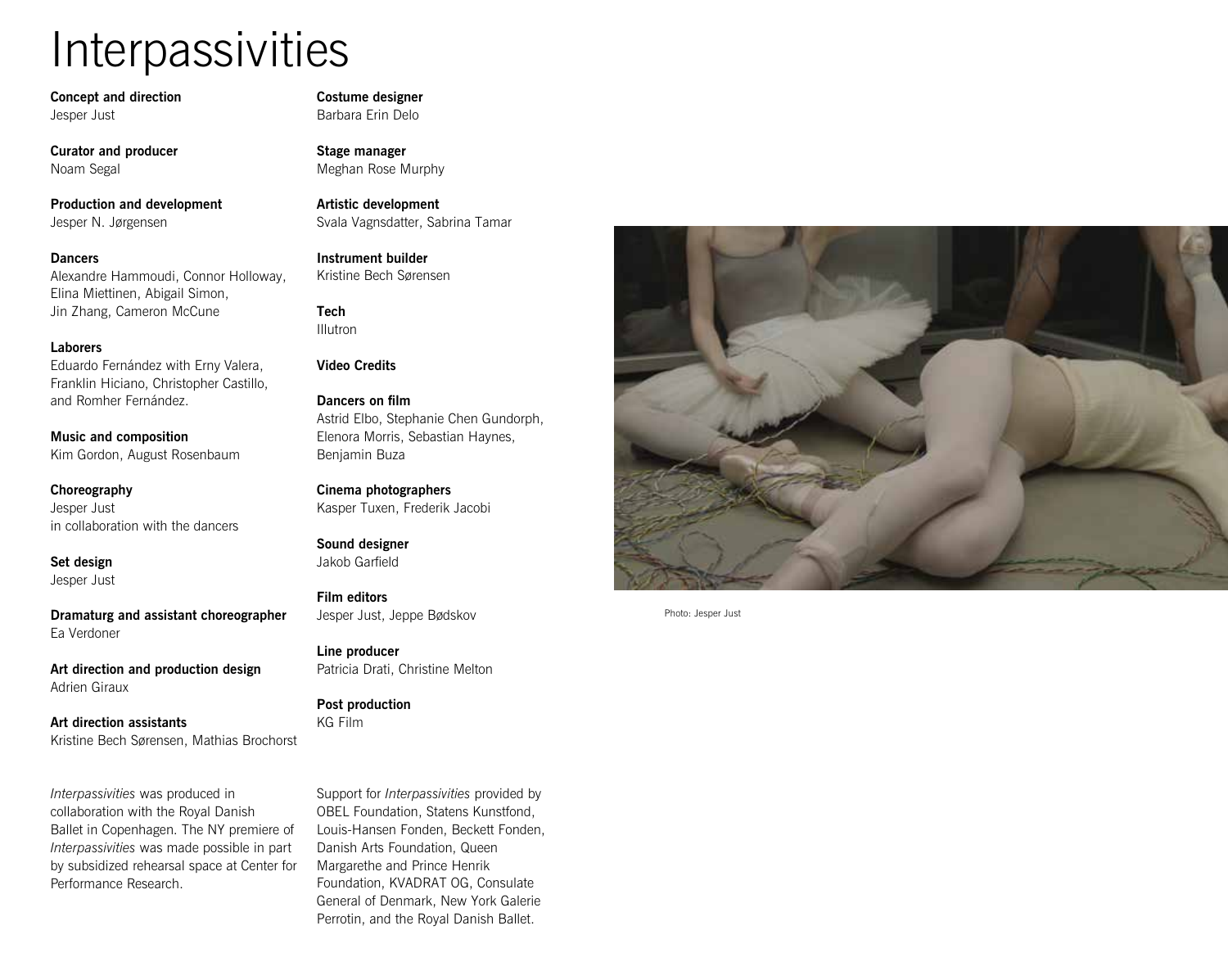### ABOUT *Interpassivities*

*Interpassivities*, originally produced by the Royal Danish Ballet in Copenhagen, explores notions of human relations and communication, labor, and borders under the pressure of current economic and technological conditions. Touching on two main conceptual anchors—Jorge Luis Borges' fable "On Exactitude in Science," involving a map so detailed it is as large as a territory itself; and the notion of "interpassivities," as coined by Robert Pfaller and Slavoj Žižek as human action based on the outsourcing of emotions and feelings—this multi-layered work slowly unfolds in the performance arena.

The musical soundscape echoes this concept in an encounter between the live instruments and cinematic recordings of Kim Gordon, former bassist in the legendary band Sonic Youth, creating sounds using the structure of the US/ Mexico border as instrument. As media collide, inherent boundaries, contradictions, and hierarchies between the real and the virtual worlds are challenged—reality becomes a rendering of experience.

*Interpassivities* was nominated for the Danish Reumert Prize, the most prestigious award given within the world of theater and performance in Denmark, in 2017 in the category of best performance and received first prize as the best dance performance of the year along with a nomination for best scenography.

#### **Curator's Introduction**

In the fall of 2017 Facebook launched its Social VR (Virtual Reality) Tool Spaces, an interactive, online performance, part disaster sightseeing, part commercial promotion. Viewers were introduced to the option of using VR head gear, of transforming their identities into private

avatars, and projecting this avatar into various places they wish to visit, wherever webcams were in place. Of all the possible locations to have selected, the Facebook team chose to promote this tool by inviting voyeuristic looks at flood-devastated areas in Puerto Rico. This kind of "human relations" formed by things, with "on-site" attendance is, to a large extent, what this performance is about—interpassive communication. "Interpassivity," as coined by Robert Pfaller and Slavoj Žižek, is the outsourcing of one's emotions to be carried out through another object. It is the delegated consumption of an experience by this source. Communication being held between one such source and another, is referred to as interpassive.

What Social VR Tool Spaces was offering was the opportunity to be part of worldly events, shared with your friends, through your personalized avatar, without leaving your armchair, to have your own customized avatar traveling around the world and sharing this experience with your online community. But what does this "sharing" entail? What sort of "experience" does this bring about? And what are the social and emotional ramifications of outsourcing one's being, especially to areas where human tragedy and suffering are taking place? Putting aside the possible sensationalization of human suffering which inevitably results, basic human social dynamics are reduced to a mechanized communication made between screens, cameras, and algorithms. Relations between people are displaced and replaced by relations formed between objects. What is the long-term meaning of it?

Imagine yourself, searching in the aftermath of Hurricane Maria with your avatar; shocked, taken aback by the horrible images, by the lack of words to express one's survival struggle, you are placed in a passive position. Even if you would like to help and reach out, all of this is being denied you. You cannot act, other than donating money online, as the medium dictates your modus operandi. Watching is the only possible way to "be present." As if watching HD cinema on your phone screen, the disaster becomes entertainment; whether footage may cause one to be dazzled, to cry, sympathize, or agonize in the pain of others, in any event, one lacks interoperability and is left impotent. Human communication shall only be pixelated.

Interpassive notions translate into the performance arena; participants, whether viewers, dancers, or migrant workers, are all present. This shared attendance tackles the idea of delegated performance, which contrasts with the idea of performance as it relates to delegated consumption. Within this context, the roles of agency, authenticity, and participation are questioned. The topographic landscape acts both as performance space and virtual space (within the films); this compression of time and space fuses the inherent boundaries and hierarchies of reality and virtual reality.

Differing body paradigms are on display, shifting between the surrounding films and the actual performance arena; aestheticized body as a source of enjoyment, practical body as a tool of labor, and gendered and sexualized bodies emphasized by filmic space take on a fetishized tone. Once bodies are removed from any context, and from the experience of sharing time and space with the audience, the body is not something viscerally experienced but merely observable and prone to our projections. Similarly, the objectified self, as suggested by products like Social VR Tool Spaces, is becoming an observable object and is prone to the projections of

others. In the same way, other beings become a tool for our own voyeurism, appropriation, and satisfaction.

*Interpassivities* is Jesper Just's most elaborate performance to date and continues his line of corporal and architectural examinations. As in his previous works *Intercourses* (Danish Pavilion, 2013) and *Servitudes* (One World Trade Center and Palais de Tokyo, 2015), the physical installation of the work intervenes within the existing exhibition space by restructuring it.

These works forged a connection between the content of the films and their alternate manifestation in physical space, echoing themes of ableism and challenged bodies in fragmented spaces. The spatial investigation, followed by the physical one, questioned corporal and geographical boundaries as well as the viewer's access and ability to act within the work's domain.

—Noam Segal, Curator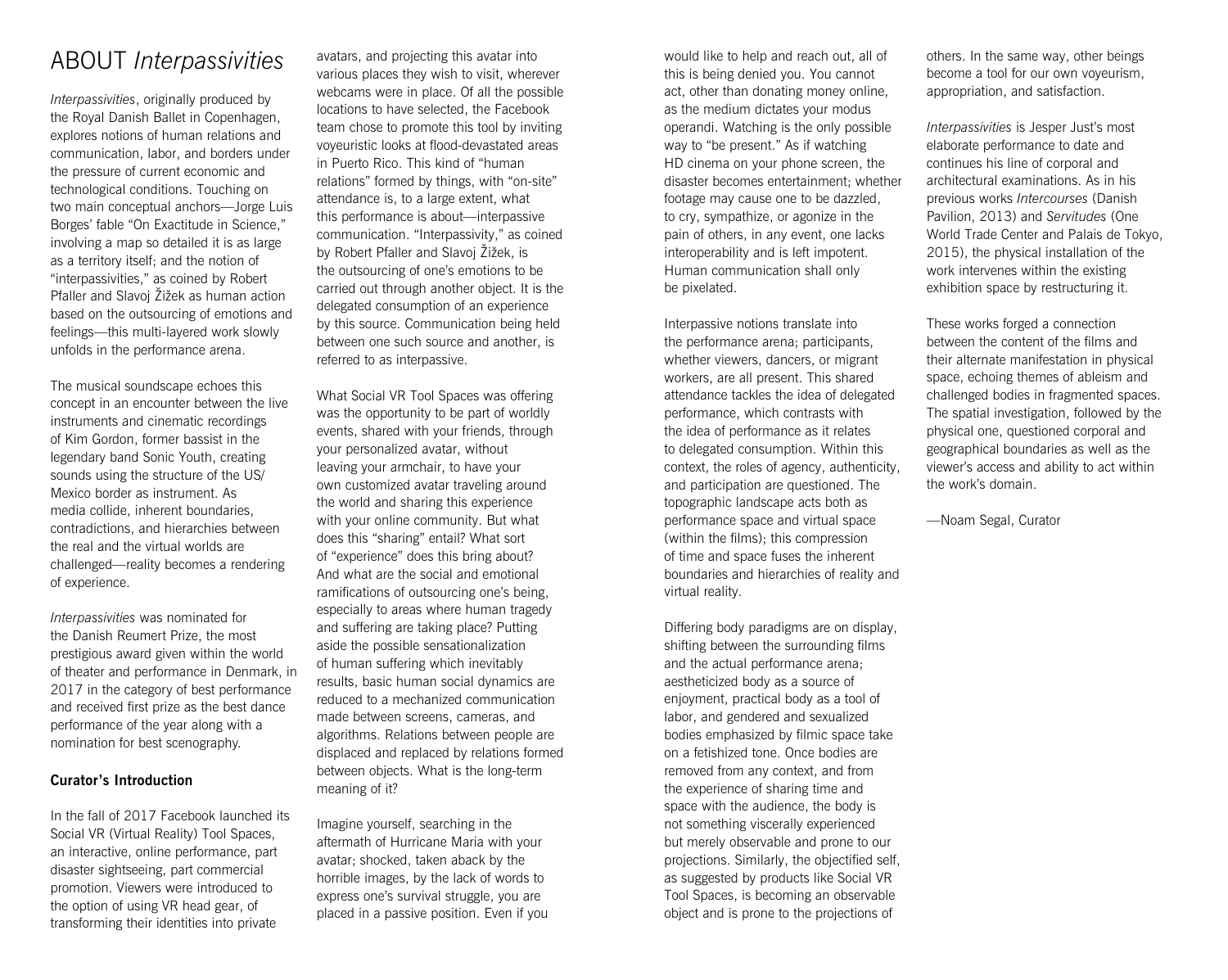# Who's Who

#### JESPER JUST Concept/Direction/Choreography/Set design

Jesper Just was born in Copenhagen in 1974 and lives and works in New York. He attended the Royal Danish Academy of Fine Art in 1997 and graduated in 2003. A filmmaker and sculptor, working with multi-channel video installation, architectural interventions, and performance, he represented Denmark at the 55th International Art Exhibition, 2013 Venice Biennale. His work has been the subject of solo exhibitions at such diverse and international institutions as the Museum of Contemporary Art (Detroit, MI), Hammer Museum (Los Angeles, CA), the Miami Art Museum (Miami, FL), Stedelijk Museum (Amsterdam), the Brooklyn Museum, BALTIC Center for Contemporary Art (Gateshead, UK), Palais de Tokyo (Paris, France), Eye Filmmuseum (Amsterdam), and Museo Anahuacalli (Mexico City). Just's work is featured in numerous permanent public collections including Louisiana Museum of Modern Art (Humlebæk, Denmark), the Metropolitan Museum (New York), the Guggenheim Museum (New York), MoMA (New York), Tate Modern (London), The Danish National Gallery (Copenhagen), Moderna Museet (Stockholm), Kiasma/ Museum of Contemporary Art (Helsinki), and Detroit Institution of Arts (Detroit, MI), among many others.

Just has become internationally renowned for works which explore the ambiguous territory of gender, desire, relationships

and identity. His early films explored and circumvented the complicated representations of masculinity in Hollywood cinema and throughout popular culture and challenged viewers' expectations of those conventions. Key to all Jesper Just's films is the question of representation. How do we create images—and how do the images, in turn, conjure ideas, expectations, and conventions? What is interesting to Just about representation is that it never merely represents. Rather it actively performs. And this question of representation and performance doesn't apply only to people or characters. Location too can perform, as can language, sex, gender, and music. Just interrogates these conventions—whether related to society or to filmic narrative—by creating highly ambiguous universes. Music often plays a key role in adding an element of oddness and absurdity by creating an apparent contradiction between the narrative and the soundscape. A thorough attention is also paid to materials, surfaces, and spatial materiality resulting in a heightened sense of physicality in the viewer.

#### EA VERDONER

Dramaturg/Assistant Choreographer

Ea Verdoner, choreographer and visual artist, was educated in New York at ICP and in Copenhagen at the National School of Contemporary Dance and received a master's degree in performance design. Previous work includes Tina Tarpgaard, Alvin Ailey, Tim Rushton, Martin Forsberg, Ari Rosenzweig, as well as ongoing work with Danish composer August Rosenbaum and artist Alexander Tovborg. Verdoner lives and works in Copenhagen.

#### AUGUST ROSENBAUM Music Composition

August Rosenbaum, pianist and composer, is at the forefront of the Danish music and arts

scene. With his background as a classical musician, he has won the Danish Music Awards and nominations for the Nordic Music Prize, the National Danish Critics' Award, and Danish composer of the year. Rosenbaum has received commissions for works in film, theater, and performance at the Royal Danish Theatre, Palais de Tokyo, Hotel Pro Forma, and the Royal Danish Ballet. Previous work with Jesper Just includes *Servitudes* (Palais De Tokyo, 2015) and *Sirens Of Chrome* (2010).

#### KIM GORDON Music Composition

Kim Gordon was born in Rochester, NY, and grew up in Los Angeles. A major figure in the American indie rock scene of the 80s and onward, Gordon is best known for her work with the influential group Sonic Youth. She was as well regarded for her writings and interviews as for her music; she was willing to discuss feminism in a way that was as thoughtful and direct as Sonic Youth's music. Gordon was also willing to explore the outer limits of experimental rock music, both with Sonic Youth and her various side projects. Her most advanced work helped to link indie rock with the true musical avant-garde.

#### NOAM SEGAL Curator/Producer

Noam Segal is an independent curator and writer based in Brooklyn. Segal holds a BA in philosophy and political science, an MA in philosophy, and a PhD in hermeneutics and culture studies. Her practice is focused on curating, contextualizing, and producing new media and performance work. Segal has worked as guest curator with various museums and non-profits around the world. Her exhibitions have been presented at Palais de Tokyo (Paris), Performa NYC, Museum of Contemporary Photography (Chicago), Tel Aviv Museum of Art, and La

Panacée/Moco (Montpellier), among many others. She writes regularly for academic publications and artists' catalogues, and her upcoming articles will appear in *Perspectives on Negotiating Conflict and Upholding Integrity* (Janet Marstine and Svetlana Mintcheva, Editors, Routledge Press, New York) and in Pope.L's exhibition catalogue *One Thing After Another*, for Pope.L's first solo museum show in France, which she co-curated with Nicolas Bourriaud.

#### JESPER N. JØRGENSEN Production and Development

Jesper N. Jørgensen is a producer, curator, and editor, living in Copenhagen, Denmark. From 1997—2001 he initiated and managed the art agency 1% Artspace and Magazine, and from 2001—02 was curator at Schirn Kunsthalle in Frankfurt am Main, Germany. From 2003—06, he was associate curator for Nils Staerk Contemporary Art and since then has been working as an independent producer, editor, and curator of art exhibitions for galleries, museums, and institutions in Denmark and abroad. Concurrently, he has also been engaged as the producer of documentary film productions, public art projects, and publications for festivals including the Copenhagen Art Festival.

#### JIN ZHANG Dancer

Jin Zhang was born in Jiangxi, China. She began her professional ballet training at the age of 10 at Beijing Dance Academy and joined Hong Kong Ballet as a member of corps de ballet in 2012. Her repertoire with Hong Kong Ballet included *Giselle*, *Cinderella*, *Theme and Variations*, *The Nutcracker*, *Sleeping Beauty*, and *The Merry Widow*. Zhang placed in the top 12 in the 2011 and 2014 Youth America Grand Prix New York finals, and received first place in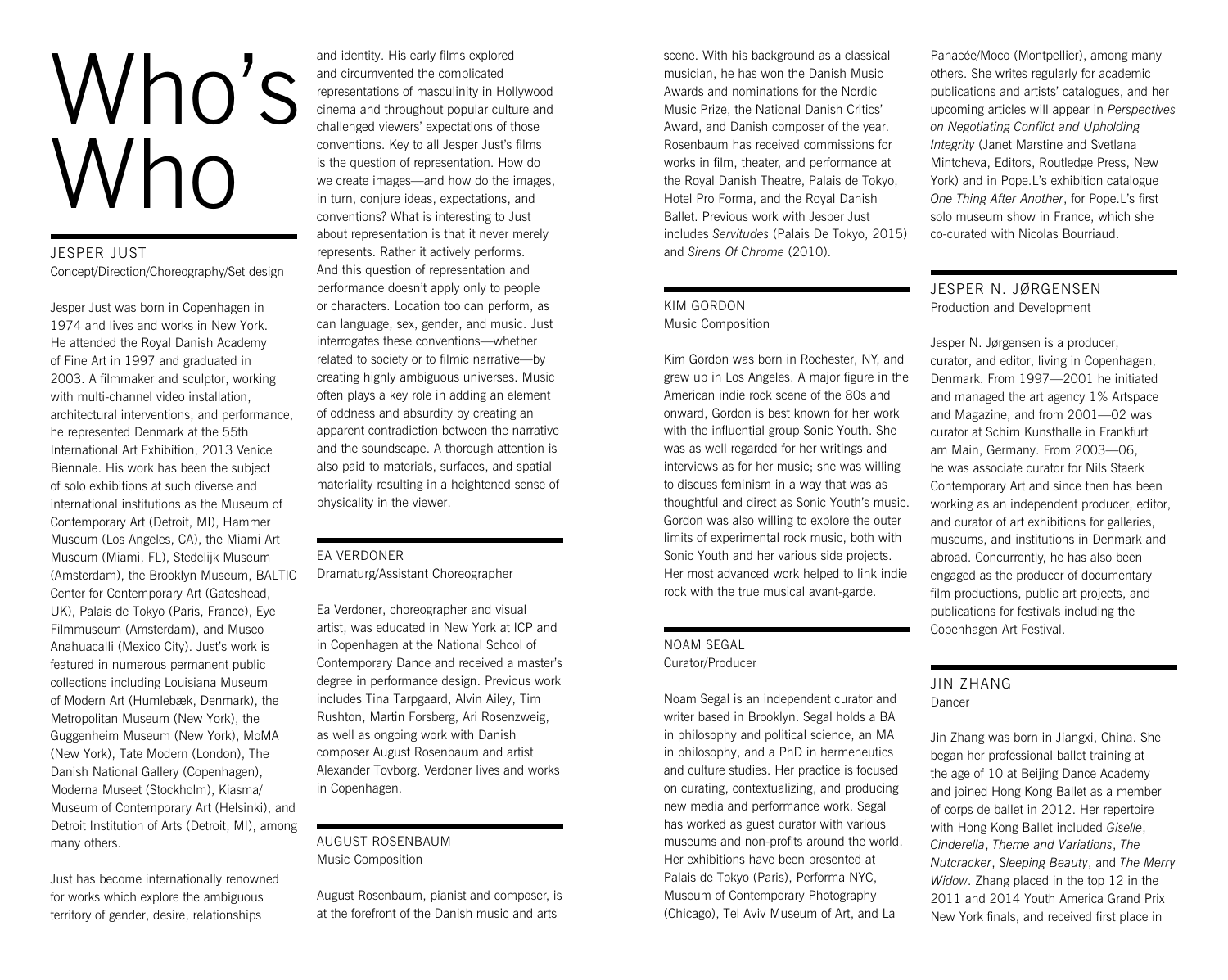the World Ballet Competition in 2014. She also was in the top five in the 2010 Beijing International Competition. Zhang joined ABT Studio Company in September 2014 where her repertory included Gulnare and an odalisque in *Le Corsaire* and roles in Stephen Mills' *Hush* and Antony Tudor's *Little Improvisations*. She joined American Ballet Theatre as an apprentice in January 2015 becoming a member of the corps de ballet in June of that year.

#### ELINA MIETTINEN Dancer

Elina Miettinen was born in the Soviet Union and grew up in Finland. She studied ballet at the Helsinki Dance Institute and received a Pro Dance Scholarship. She attended international ballet competitions in Mora (Sweden), Grasse (France), and New York as well as summer courses in Paris, Cannes, and Copenhagen. Miettinen joined Finnish National Ballet in 2006, but soon after that was offered a contract with American Ballet Theatre where she danced for 10 years. Miettinen toured with the company around the globe performing in all of the company's classical productions as well as in the works of Alexei Ratmansky, Twyla Tharp, Paul Taylor, Anthony Tudor, Liam Scarlett, Benjamin Millepied, and Lar Lubovitch.

#### ABIGAIL SIMON Dancer

Abigail Simon trained at the School of American Ballet and performed with American Ballet Theatre prior to joining the Joffrey Ballet and touring as a principal guest artist. Her recent roles include Louise in Rob Ashford's *Carousel* opposite Laura Osnes and Steven Pasquale, principal ballerina for the Chicago Lyric production of *Capriccio* staring Renée Fleming, Juliet in Prokofiev's *Romeo and Juliet*, Valencian in *The Merry Widow*, and Balanchine's *Tarantella*. Simon

has also worked with choreographers Christopher Wheeldon, Wayne McGregor, Yuri Possokhov, Benjamin Millepied, and Broadway's iconic Gillian Lynne. Simon's acting credits include off-Broadway's *I Count the Hours* at La MaMa, Theater Row, and the New York International Fringe Festival. Her featured film roles include *Another Year Together* and *Échappé*. In 2015, Simon signed as a Capezio ambassador and is recognized as an international manager, guest speaker, and ballet coach.

#### ALEXANDRE HAMMOUDI Dancer

Born in Paris, France, Alexandre Hammoudi began his training at seven with Max Bozzoni of the Paris Opéra Ballet. He continued his training at the Academy of Dance Salle Playel in Paris from 1996—99, received further training at the English National Ballet School in London, and at the School of American Ballet. At 16, Hammoudi became a member of the National Ballet of Cuba and toured South America with that company. Hammoudi joined the ABT Studio Company in 2002, entering the main company as an apprentice the following year, and becoming a member of the corps de ballet in April 2004. He was appointed a soloist in July 2012. Hammoudi's repertoire includes numerous premiere works with various critically acclaimed choreographers, and featured in classical roles such as Prince Siegfried and ballroom Von Rothbart in *Swan Lake*, Romeo and Tybalt in *Romeo and Juliet*, Espada in *Don Quixote*, Albrecht in *Giselle*, and Prince in *The Nutcracker*.

#### CONNOR HOLLOWAY Dancer

Connor Holloway, born in Louisville, KY, came to New York City by way of Boston to pursue a career in ballet. After training at the Jacqueline Kennedy Onassis school for a semester, Connor joined the ABT Studio Company where he danced a wide repertoire of classics, contemporary, and new works under the direction of Kate Lydon. In the Spring of 2014, Connor was invited to join the main company, where he currently remains as a member of the corps de ballet. In addition, Connor is a member of the ABT marketing team where he runs the Instagram account, @abtofficial. Connor is very excited to be performing at BAM with Jesper Just on this amazing project.

#### CAMERON MCCUNE Dancer

Born in Raleigh, NC, Cameron McCune began his ballet training at the age of eight at the Raleigh School of Ballet under the direction of Mary LeGere. He joined the school's pre-professional company, Raleigh Dance Theatre, at age 13, and began studying privately with Gyula Pandi the following year. McCune attended summer programs at the Raleigh School of Ballet, Miami City Ballet, and the School of American Ballet and won a silver medal at the Youth American Grand Prix in 2012. McCune joined ABT as an apprentice in 2013 and became a member of the corps de ballet in January 2014. McCune's performances with American Ballet Theatre are sponsored by Brian Vincent in honor of Phoebe Brantley.

## Special Thanks!

Special thanks to: Dorit Chrysler, Eik Chrysler Just, Donald Ryan, Peggy Leboeuf, Clara Ustinov, Bobbi Jene, Pierre Huyghe, Megan LeCrone, Harrison Ball, Skylar Brandt, Alban Lendorf, Charlotte Farrell, Jenny Schlenzka, Holly Shen, and Ori Gilead.



#### **DANISH ARTS FOUNDATION**











BAM®, Brooklyn Academy of Music, Next Wave®, and Teknopolis® are trademarks of Brooklyn Academy of Music, Inc. © Brooklyn Academy of Music, Inc. (2018).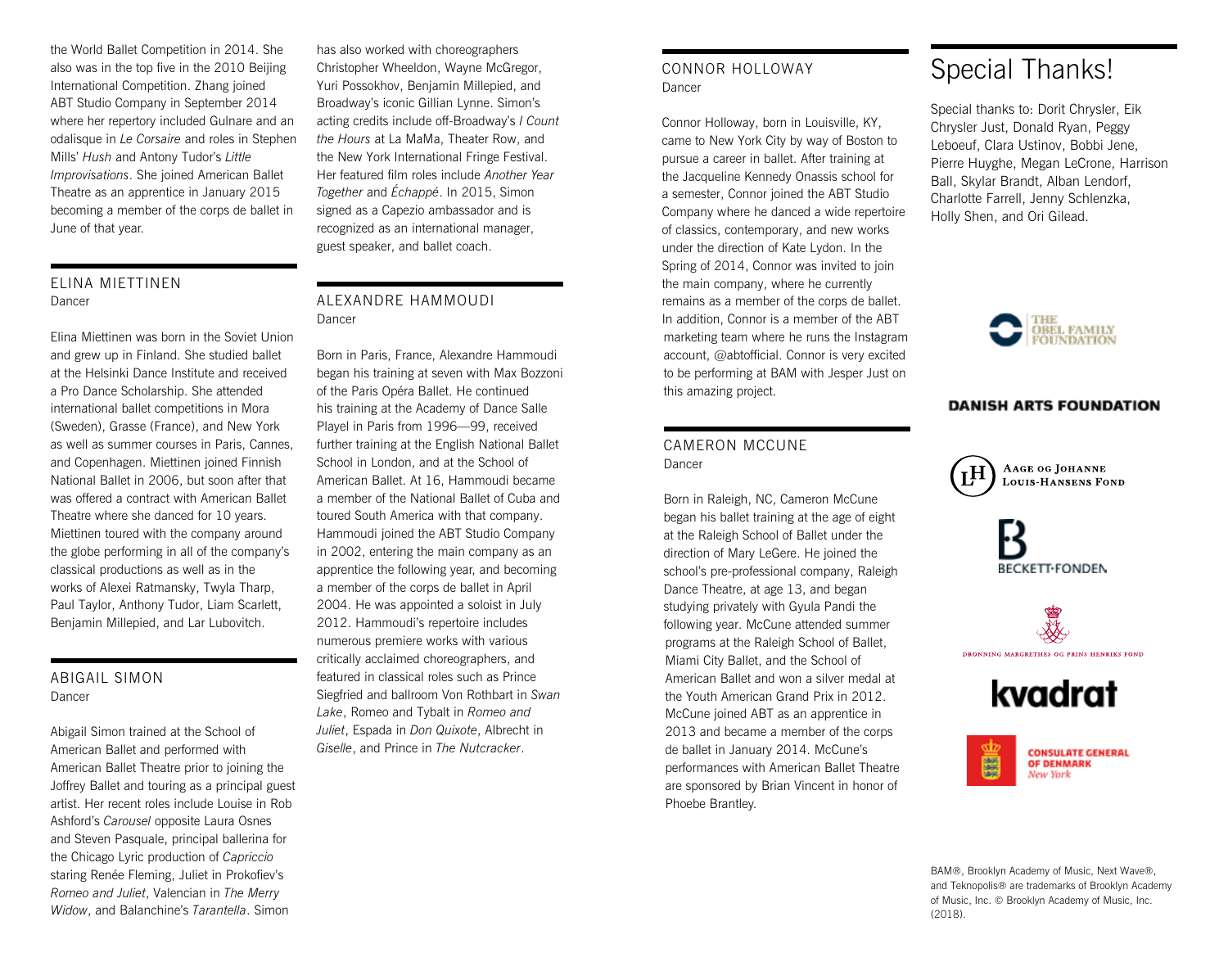

Limited Edition Kim Gordon Print

*Air bnb silverlake*, 2018 Archival pigment print on Slickrock metallic silver paper  $20 \times 16$  inches Edition of 50 Courtesy of the artist \$525

Photo: Courtesy of the Artist

Enigmatic musician, writer, actor, and visual artist Kim Gordon is partnering with BAM to release a new limited edition artist's print. All proceeds benefit BAM programs.

The print is available for purchase via Artspace at **BAM.org/KimGordon** .